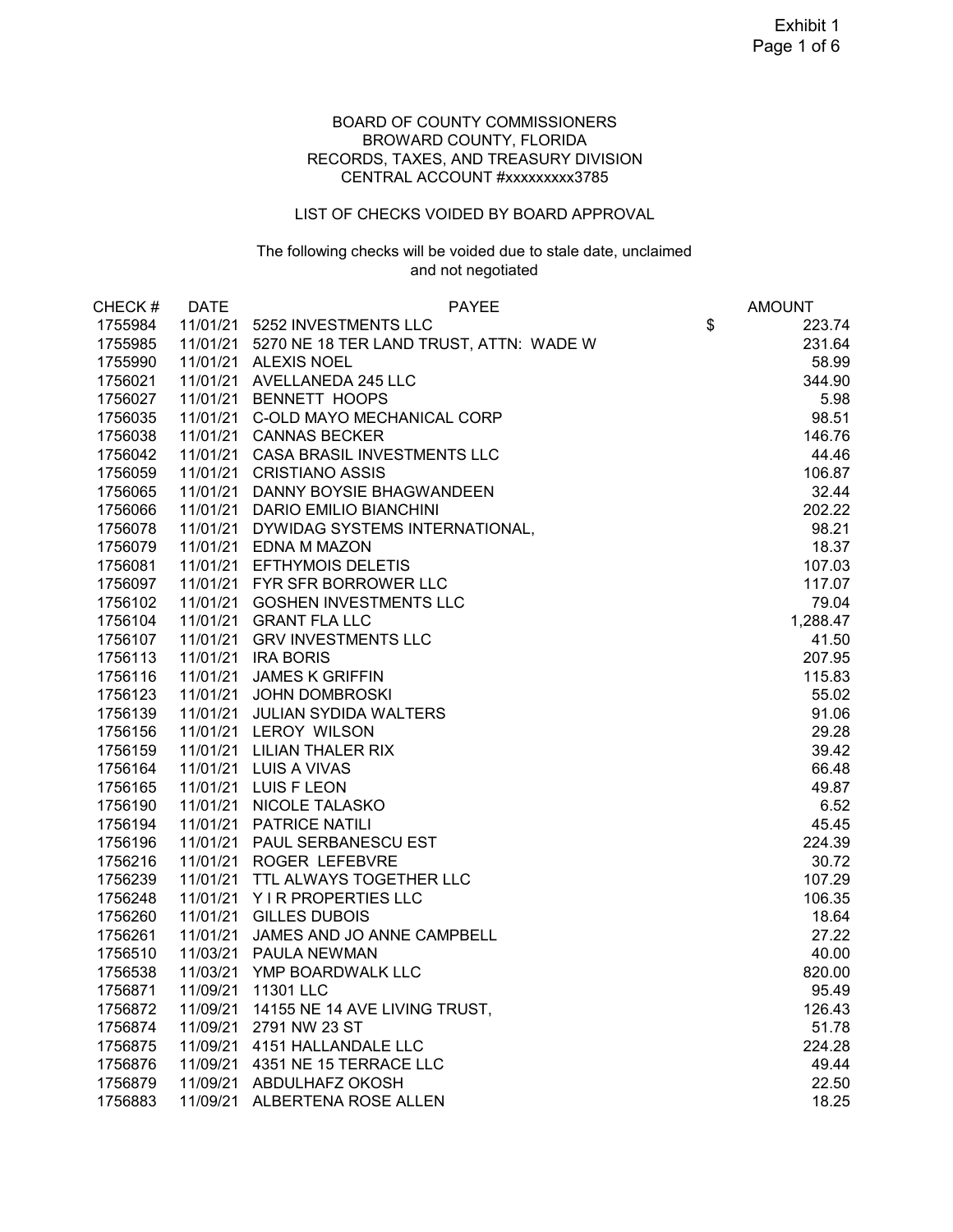| CHECK#  | <b>DATE</b> | <b>PAYEE</b>                             | <b>AMOUNT</b> |
|---------|-------------|------------------------------------------|---------------|
| 1756885 |             | 11/09/21 ALFREDO CROSS                   | 25.19         |
| 1756890 |             | 11/09/21 ANTONIO NOEL                    | 216.30        |
| 1756900 | 11/09/21    | <b>BARBARA M BARTOLI</b>                 | 43.57         |
| 1756927 | 11/09/21    | <b>CYNDI SHEALY</b>                      | 82.29         |
| 1756931 | 11/09/21    | <b>DEXTER CLARK</b>                      | 5.00          |
| 1756932 | 11/09/21    | <b>DFK PROPERTIES</b>                    | 110.53        |
| 1756936 | 11/09/21    | <b>DOLORES F GAUTHIER</b>                | 46.33         |
| 1756943 | 11/09/21    | <b>ELIZABETH REJACK</b>                  | 90.79         |
| 1756946 | 11/09/21    | <b>FAMBA CANADA LP</b>                   | 50.01         |
| 1756960 | 11/09/21    | <b>GAIL RODRIGUEZ</b>                    | 80.70         |
| 1756961 | 11/09/21    | <b>GF FLY ENTERPRISE</b>                 | 40.85         |
| 1756972 | 11/09/21    | <b>IDAN DROUSKIN</b>                     | 116.36        |
| 1756979 | 11/09/21    | <b>JACQUES THOMAS</b>                    | 50.69         |
| 1756986 | 11/09/21    | <b>JOHN PATRICK MORAN</b>                | 106.47        |
| 1756989 | 11/09/21    | <b>JOHN WILSON</b>                       | 129.41        |
| 1757016 | 11/09/21    | MANDJ RENTAL PROPERTIES LLC              | 435.71        |
| 1757018 | 11/09/21    | <b>MARIA ELENA EXPOSITO</b>              | 53.00         |
| 1757040 | 11/09/21    | NORA ISOLINA P M DE HENRIQUEZ            | 40.92         |
| 1757043 | 11/09/21    | <b>OSBEL A ROMERO</b>                    | 51.08         |
| 1757046 | 11/09/21    | PEDRO AVILA                              | 30.74         |
| 1757054 | 11/09/21    | POWERLINE REAL ESTATE HOLDINGS           | 96.67         |
|         |             |                                          |               |
| 1757064 | 11/09/21    | RITA RINDONE-GOICOURIA TRSTEE            | 126.18        |
| 1757076 | 11/09/21    | <b>ROSEMARY BEST</b>                     | 74.56         |
| 1757079 | 11/09/21    | <b>SEAN E HANSON</b>                     | 22.70         |
| 1757088 |             | 11/09/21 TERESA MEJIA                    | 174.91        |
| 1757113 | 11/09/21    | <b>WILLIAM LA RUSSO</b>                  | 43.92         |
| 1757119 | 11/09/21    | <b>XIUYING TANG</b>                      | 61.65         |
| 1757124 | 11/09/21    | YOLANDE ANDERSON                         | 35.99         |
| 1757430 |             | 11/15/21 A'SIA WIRELESS CORPORATION      | 9.59          |
| 1757431 | 11/15/21    | <b>ADAM F RAMSEY</b>                     | 44.15         |
| 1757482 | 11/15/21    | DONNA M STONE                            | 13.58         |
| 1757483 | 11/15/21    | DOROTHEA T NEARY                         | 170.31        |
| 1757488 | 11/15/21    | ELEAZAR F CHANG                          | 77.97         |
| 1757519 | 11/15/21    | <b>GLASSGO ADAMSON</b>                   | 94.77         |
| 1757524 | 11/15/21    | HANH THI HONG NGUYEN                     | 13.91         |
| 1757534 | 11/15/21    | <b>JESSIKA SIMPSON</b>                   | 6.46          |
| 1757565 | 11/15/21    | MITANTE ENT INC                          | 115.00        |
| 1757568 | 11/15/21    | NAILMA MAIA BRAGA                        | 130.49        |
| 1757594 | 11/15/21    | <b>PWE LLC</b>                           | 163.92        |
| 1757603 | 11/15/21    | <b>SABRINA TYSON</b>                     | 48.13         |
| 1757608 | 11/15/21    | SHEKEETHA LAW                            | 52.37         |
| 1757620 | 11/15/21    | <b>STEVEN SKOPP</b>                      | 7,696.00      |
| 1757631 | 11/15/21    | <b>TEREN NEIL CARSWELL</b>               | 797.81        |
| 1757637 | 11/15/21    | <b>TIFFANY SCHNEIDER</b>                 | 107.19        |
| 1757670 | 11/15/21    | <b>VERA LUCIA SANTOS</b>                 | 93.74         |
| 1757688 | 11/16/21    | <b>DIANN F. GERONEMUS</b>                | 787.50        |
| 1757849 | 11/17/21    | <b>CITY OF PLANTATION</b>                | 500.00        |
| 1757862 | 11/17/21    | PJ MP PARK PLACE AT TURTLE RUN L.P.      | 8,766.80      |
| 1757999 | 11/18/21    | MORGUARD BLUE ISLE LLC                   | 13,462.00     |
| 1758251 | 11/23/21    | <b>BARBARA GILBERT</b>                   | 97.26         |
| 1758256 | 11/23/21    | BREEZY HILL LLC,                         | 116.20        |
| 1758278 | 11/23/21    | <b>CYNTHIA CLIFTON</b>                   | 28.60         |
| 1758294 |             | 11/23/21 FEDERAL HOME LOAN MORTGAGE CORP | 59.20         |
|         |             |                                          |               |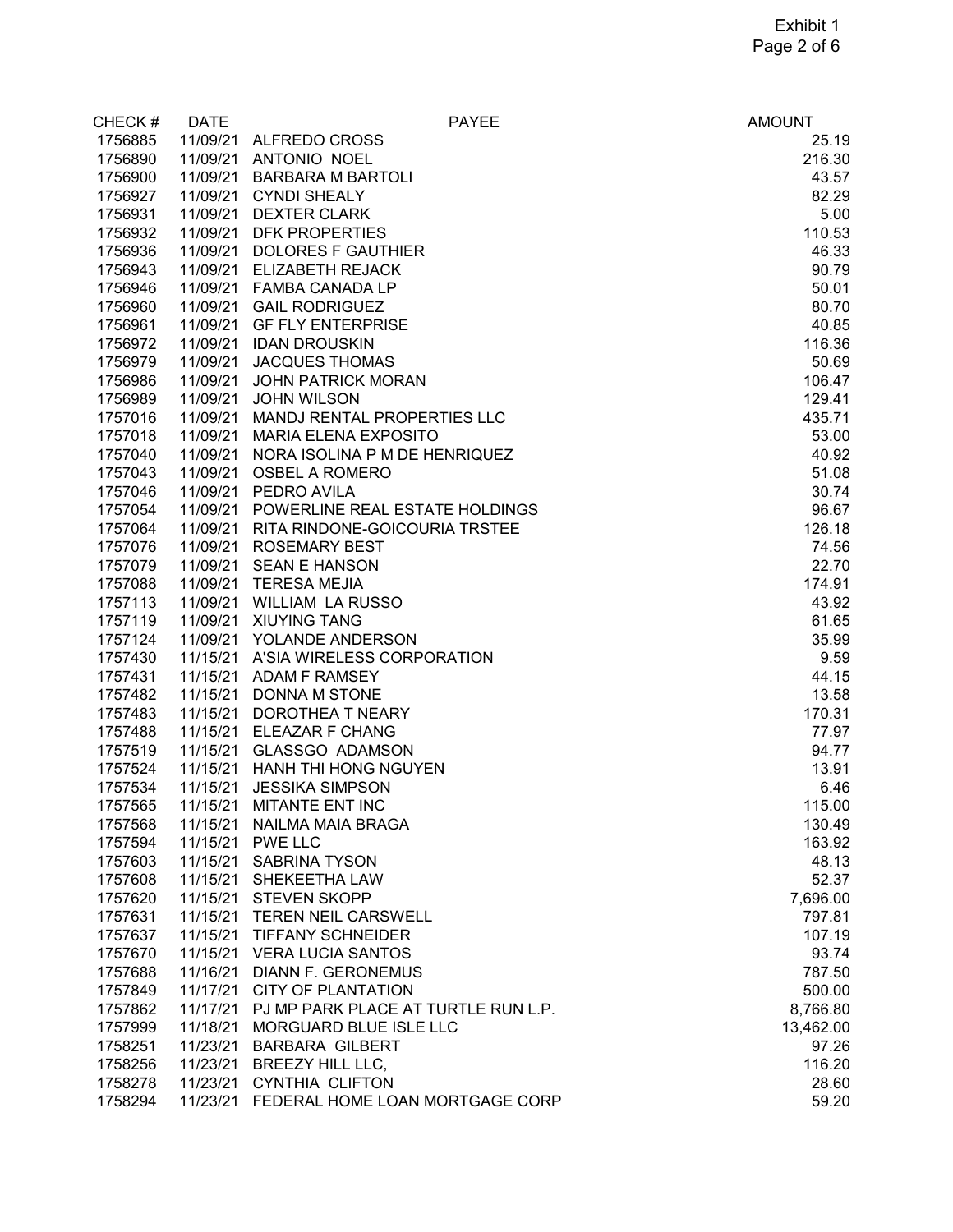| CHECK#  | <b>DATE</b> | <b>PAYEE</b>                        | <b>AMOUNT</b>   |
|---------|-------------|-------------------------------------|-----------------|
| 1758326 | 11/23/21    | <b>GARY PAUL HETTLER JR</b>         | 158.97          |
| 1758329 | 11/23/21    | <b>HELL RAISER TRANSMISSION LLC</b> | 13.58           |
| 1758332 | 11/23/21    | <b>INDEPENDANCE TAXI, LLC</b>       | 728.00          |
| 1758343 | 11/23/21    | <b>JOYCE A DOWNING</b>              | 5.81            |
| 1758345 | 11/23/21    | KEITH W ALEXANDER                   | 6.61            |
| 1758364 | 11/23/21    | MARIA D ARAUJO ZAMBON               | 63.88           |
| 1758373 | 11/23/21    | MONTIEL PROPERTIES CORP             | 160.21          |
| 1758383 | 11/23/21    | ORIT SNYDER                         | 44.59           |
| 1758397 | 11/23/21    | REGINA LUCIA MIGLIACIO              | 62.33           |
| 1758464 | 11/23/21    | <b>DENNIS ANDERSON</b>              | 9,450.00        |
| 1758594 | 11/24/21    | <b>INDEPENDANCE TAXI, LLC</b>       | 364.00          |
| 1758651 | 11/24/21    | BLU 84, LLC                         | 9,923.18        |
| 1758684 | 11/24/21    | OAKLAND ACADEMY, INC.               | 685.00          |
|         |             | Total                               | \$<br>63,477.49 |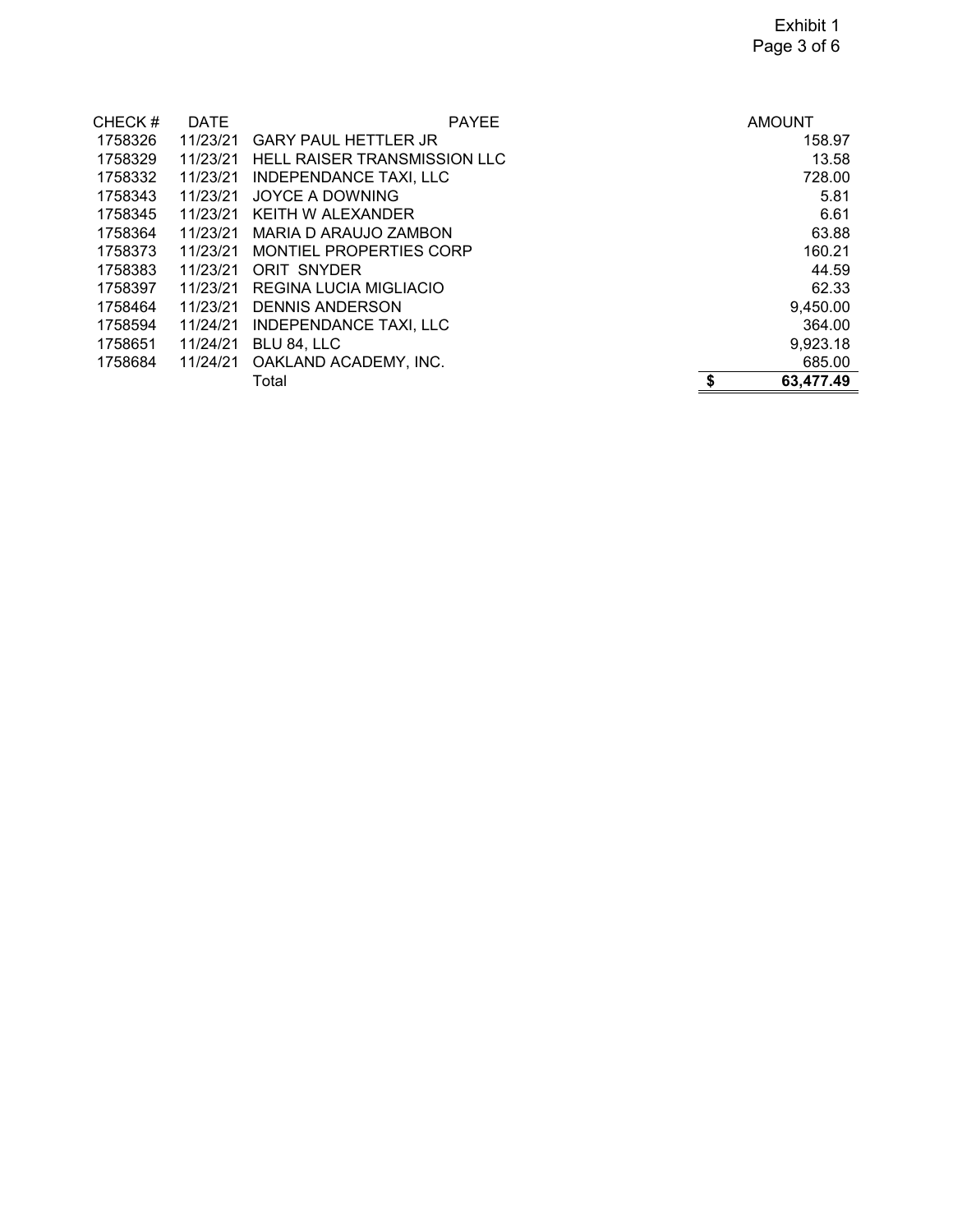#### BROWARD COUNTY, FLORIDA RECORDS, TAXES, AND TREASURY DIVISION TAX REFUND ACCOUNT #xxxxxxxxx9850

## LIST OF CHECKS VOIDED BY BOARD APPROVAL

# The following checks will be voided due to stale date, unclaimed or not negotiated:

| CHECK#  | <b>DATE</b> | <b>PAYEE</b>                            | <b>AMOUNT</b>  |
|---------|-------------|-----------------------------------------|----------------|
| 1270820 | 11/08/21    | ALBERT, KAMEL                           | \$<br>19.70    |
| 1270825 | 11/08/21    | <b>BAGEL PALACE</b>                     | 9.00           |
| 1270831 | 11/08/21    | <b>BLOCK,LYNNE</b>                      | 241.45         |
| 1270842 | 11/08/21    | CASTRILLO, CLARA G ANA RODRIGUEZ        | 6.54           |
| 1270847 | 11/08/21    | CLASSIC COLLISION HALLANDALE INC DBA    | 12.00          |
| 1270871 | 11/08/21    | FROMBERG PERLOW & KORNIK P A            | 150.00         |
| 1270873 | 11/08/21    | GOULBOURNE, FITZROY A BOOTHE, SHIRLEY F | 17.07          |
| 1270898 | 11/08/21    | <b>KEITH B SOIFER</b>                   | 150.00         |
| 1270908 |             | 11/08/21 LESLIE S OSBORNE, TRUSTEE      | 1,901.55       |
| 1270915 | 11/08/21    | LORRAINE E SMITH                        | 150.00         |
| 1270918 | 11/08/21    | <b>MARIA V ARRAMBIDE IRIGON</b>         | 61.00          |
| 1270922 | 11/08/21    | <b>MARY E GRANT</b>                     | 255.26         |
| 1270924 | 11/08/21    | <b>MILLS, ANDRE A</b>                   | 9.83           |
| 1270958 | 11/08/21    | <b>SAM, SHARON V</b>                    | 11.04          |
| 1270981 | 11/08/21    | VALENZA, ANTHONY ANTHONY VALENZA REV TR | 10.92          |
| 1270982 | 11/08/21    | VELARDI, LESLIE A CAMPFIELD, KEVIN L    | 15.83          |
| 1270983 | 11/08/21    | <b>VICTORIAS SECRET &amp; CO</b>        | 27.00          |
| 1270987 | 11/08/21    | <b>WOOLFE, THEODORA E</b>               | 52.58          |
|         |             | Total                                   | \$<br>3,100.77 |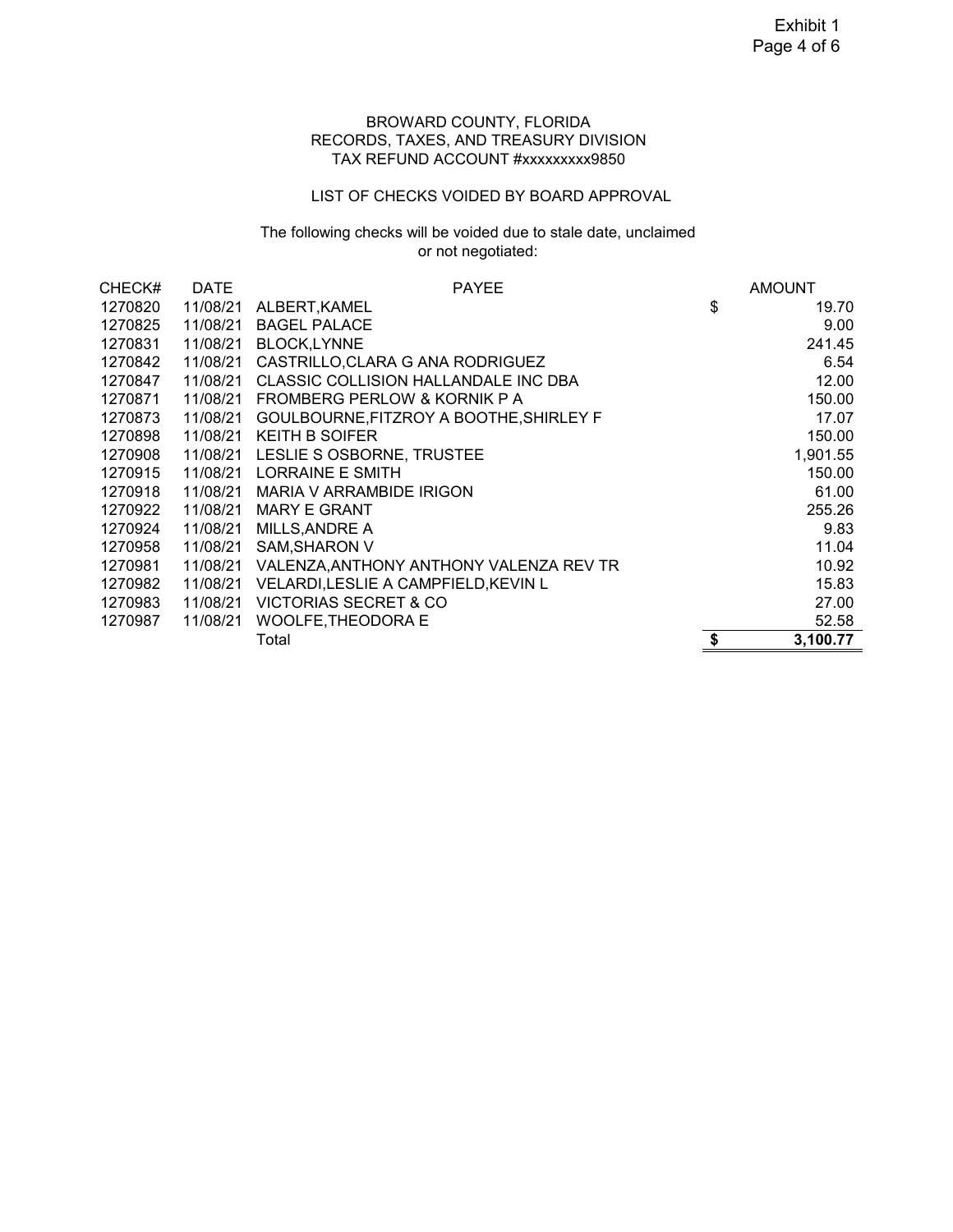#### BOARD OF COUNTY COMMISSIONERS BROWARD COUNTY, FLORIDA RECORDS, TAXES, AND TREASURY DIVISION TAX REDEMPTION #xxxxxxxxx0916

### LIST OF CHECKS VOIDED BY BOARD APPROVAL

## The following checks will be voided due to stale date, unclaimed or not negotiated.

| CHECK#  | <b>DATE</b> | <b>PAYFF</b>                             | AMOUNT |
|---------|-------------|------------------------------------------|--------|
|         |             |                                          | 53.34  |
| 2022587 |             | 11/30/21 JACOB COLBY PERRY PERRY PREMIER | 230.49 |
|         |             | Total                                    | 283.83 |